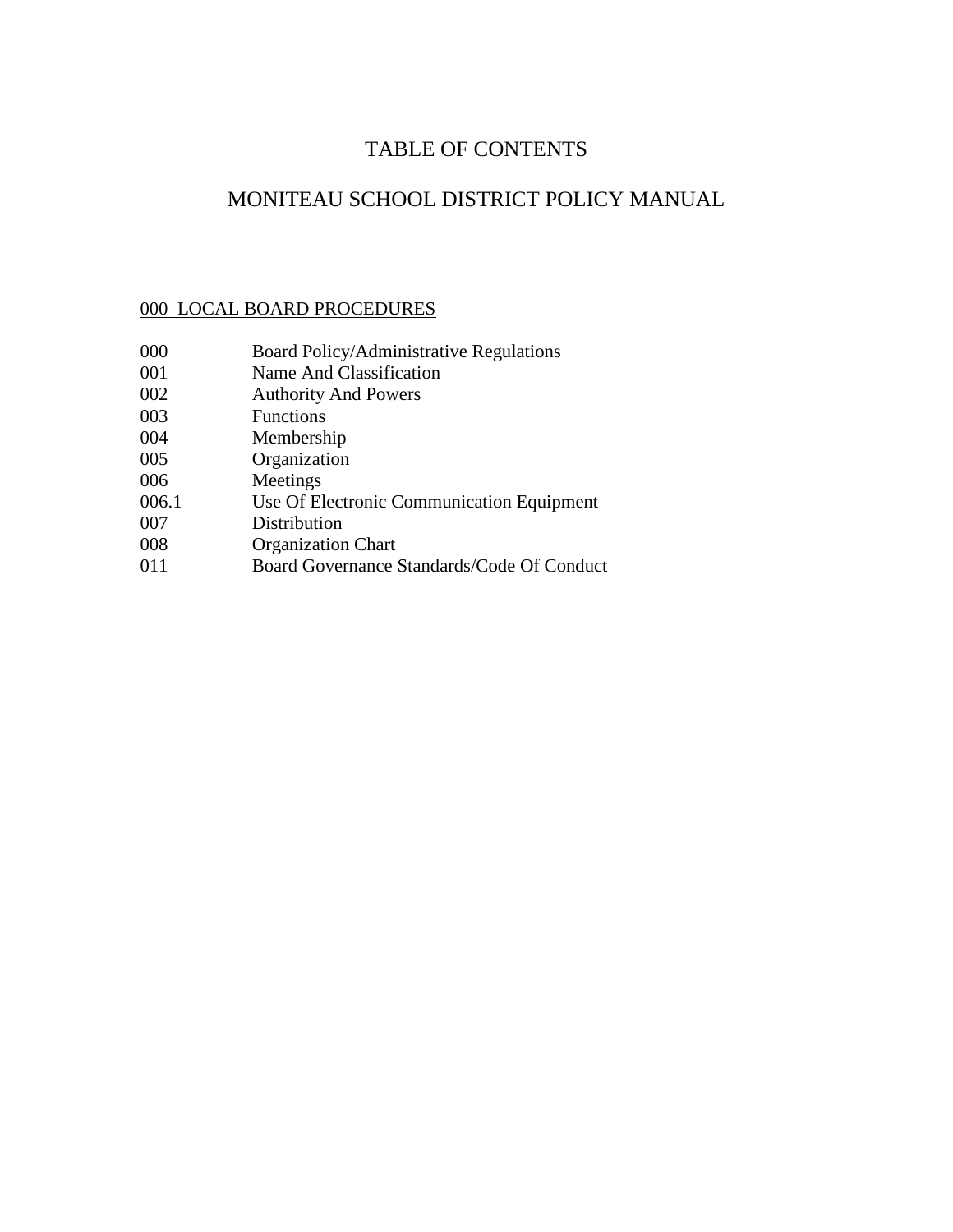# 100 PROGRAMS

| 100   | <b>Comprehensive Planning</b>                                   |
|-------|-----------------------------------------------------------------|
| 101   | Mission Statement/Philosophy Of Education                       |
| 102   | <b>Academic Standards</b>                                       |
| 103   | Nondiscrimination In School And Classroom Practices             |
| 104   | Nondiscrimination In Employment And Contract Practices          |
| 105   | <b>Curriculum Development</b>                                   |
| 105.1 | Curriculum Review By Parents/Guardians And Students             |
| 105.2 | <b>Exemption From Instruction</b>                               |
| 106   | <b>Guides For Planned Instruction</b>                           |
| 107   | <b>Adoption Of Planned Instruction</b>                          |
| 108   | <b>Adoption Of Textbooks</b>                                    |
| 109   | <b>Resource Materials</b>                                       |
| 109.1 | Resource Materials - Challenges/Reconsideration                 |
| 110   | <b>Instructional Supplies</b>                                   |
| 111   | <b>Lesson Plans</b>                                             |
| 112   | <b>Guidance Counseling</b>                                      |
| 113   | <b>Special Education</b>                                        |
| 113.1 | Discipline of Students with Disabilities                        |
| 113.2 | <b>Behavior Support</b>                                         |
| 113.3 | Screening and Evaluations for Students with Disabilities        |
| 113.4 | Confidentiality of Special Education Student Information        |
| 114   | <b>Gifted Education</b>                                         |
| 115   | <b>Vocational Technical Education</b>                           |
| 117   | Homebound Instruction                                           |
| 118   | <b>Independent Study</b>                                        |
| 119   | <b>Current Events</b>                                           |
| 121   | <b>Field Trips</b>                                              |
| 122   | <b>Extracurricular Activities</b>                               |
| 123   | <b>Interscholastic Athletics</b>                                |
| 124   | <b>Alternative Instruction Methods</b>                          |
| 125   | <b>Community Education</b>                                      |
| 126   | <b>Class Size</b>                                               |
| 127   | Assessments                                                     |
| 130   | Homework                                                        |
| 137   | <b>Home Education Programs</b>                                  |
| 137.1 | <b>Extracurricular Participation By Home Education Students</b> |
| 138   | English As A Second Language Program                            |
| 140   | <b>Charter Schools</b>                                          |
| 140.1 | Extracurricular Participation By Charter/Cyber Charter Students |
| 142   | <b>Migrant Students</b>                                         |
| 143   | <b>Standards For Persistently Dangerous Schools</b>             |
| 144   | <b>Standards For Victims Of Violent Crimes</b>                  |
| 146   | <b>Student Services</b>                                         |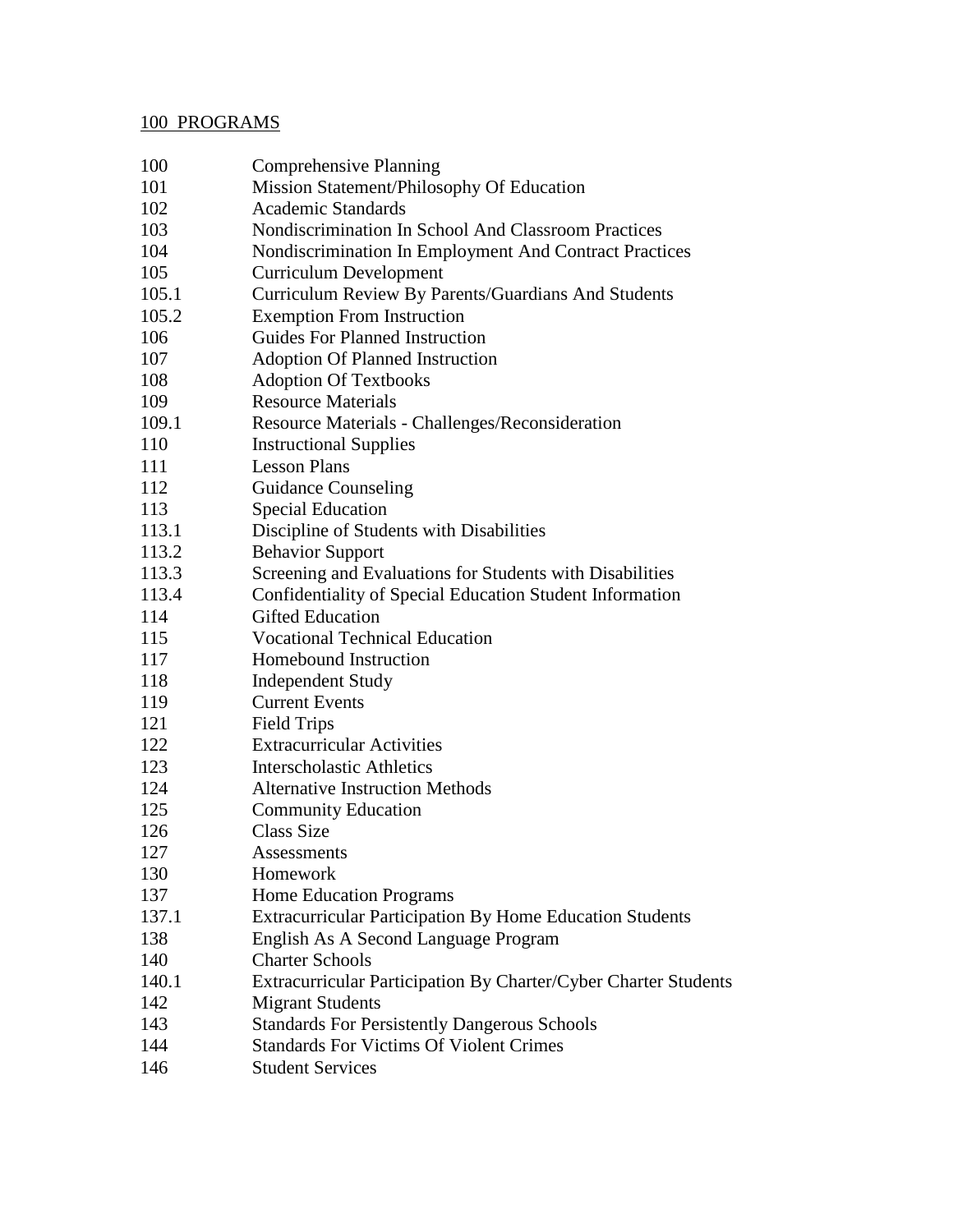# 200 PUPILS

| 200   | <b>Enrollment In District</b>                            |
|-------|----------------------------------------------------------|
| 201   | <b>Admission Of Students</b>                             |
| 202   | <b>Eligibility Of Nonresident Students</b>               |
| 203   | <b>Immunizations And Communicable Diseases</b>           |
| 203.1 | <b>HIV</b> Infection                                     |
| 204   | Attendance                                               |
| 205   | Postgraduate Students                                    |
| 206   | <b>Assignment Within District</b>                        |
| 207   | <b>Confidential Communications Of Students</b>           |
| 208   | <b>Withdrawal From School</b>                            |
| 209   | <b>Health Examinations/Screenings</b>                    |
| 210   | Use Of Medications                                       |
| 210.1 | Possession/Use Of Asthma Inhalers                        |
| 211   | <b>Student Accident Insurance</b>                        |
| 212   | <b>Reporting Student Progress</b>                        |
| 213   | <b>Assessment Of Student Progress</b>                    |
| 214   | Class Rank                                               |
| 215   | <b>Promotion And Retention</b>                           |
| 216   | <b>Student Records</b>                                   |
| 216.1 | <b>Supplemental Discipline Records</b>                   |
| 217   | <b>Graduation Requirements</b>                           |
| 218   | <b>Student Discipline</b>                                |
| 218.1 | Weapons                                                  |
| 218.2 | <b>Terroristic Threats/Acts</b>                          |
| 219   | <b>Student Complaint Process</b>                         |
| 220   | Student Expression/Distribution And Posting Of Materials |
| 221   | Dress And Grooming                                       |
| 222   | <b>Tobacco Use</b>                                       |
| 223   | Use Of Motor Vehicles                                    |
| 224   | <b>Care Of School Property</b>                           |
| 225   | <b>Relations With Law Enforcement Agencies</b>           |
| 226   | Searches                                                 |
| 226.2 | Use of Metal Detectors                                   |
| 227   | Controlled Substances/Paraphernalia                      |
| 228   | <b>Student Government</b>                                |
| 229   | <b>Student Fundraising</b>                               |
| 230   | <b>Public Performances By Students</b>                   |
| 231   | <b>Social Events And Class Trips</b>                     |
| 232   | Student Involvement In Decision-Making                   |
| 233   | <b>Suspension And Expulsion</b>                          |
| 234   | <b>Pregnant/Married Students</b>                         |
| 235   | <b>Student Rights/Surveys</b>                            |
| 236   | <b>Student Assistance Program</b>                        |
| 237   | <b>Electronic Devices</b>                                |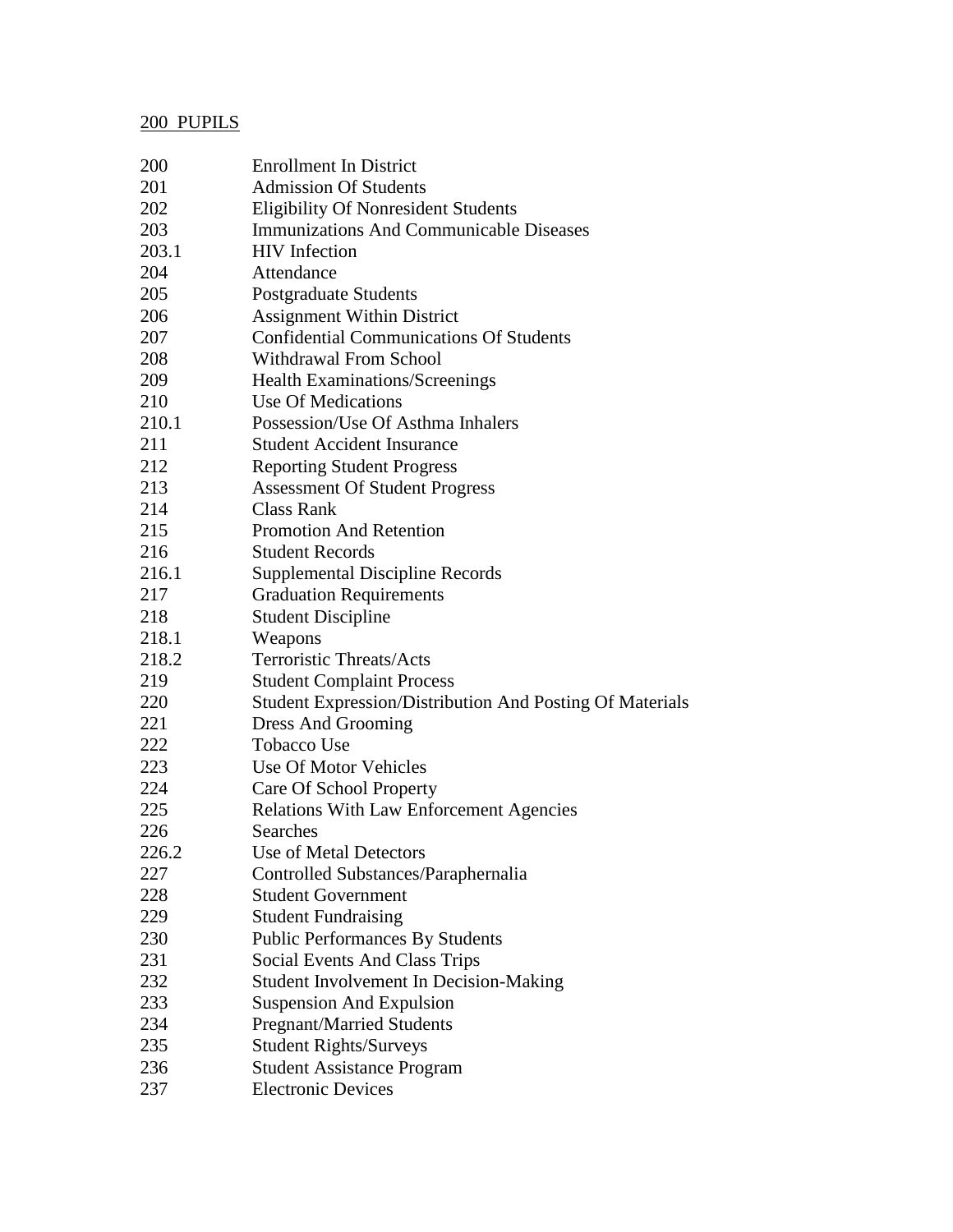Foreign Exchange Students 200 PUPILS (continued)

- Student Wellness
- 247 Hazing<br>248 Unlawfu
- 248 Unlawful Harassment<br>249 Bullying/Cyberbullyin
- Bullying/Cyberbullying
- Student Recruitment
- Homeless Students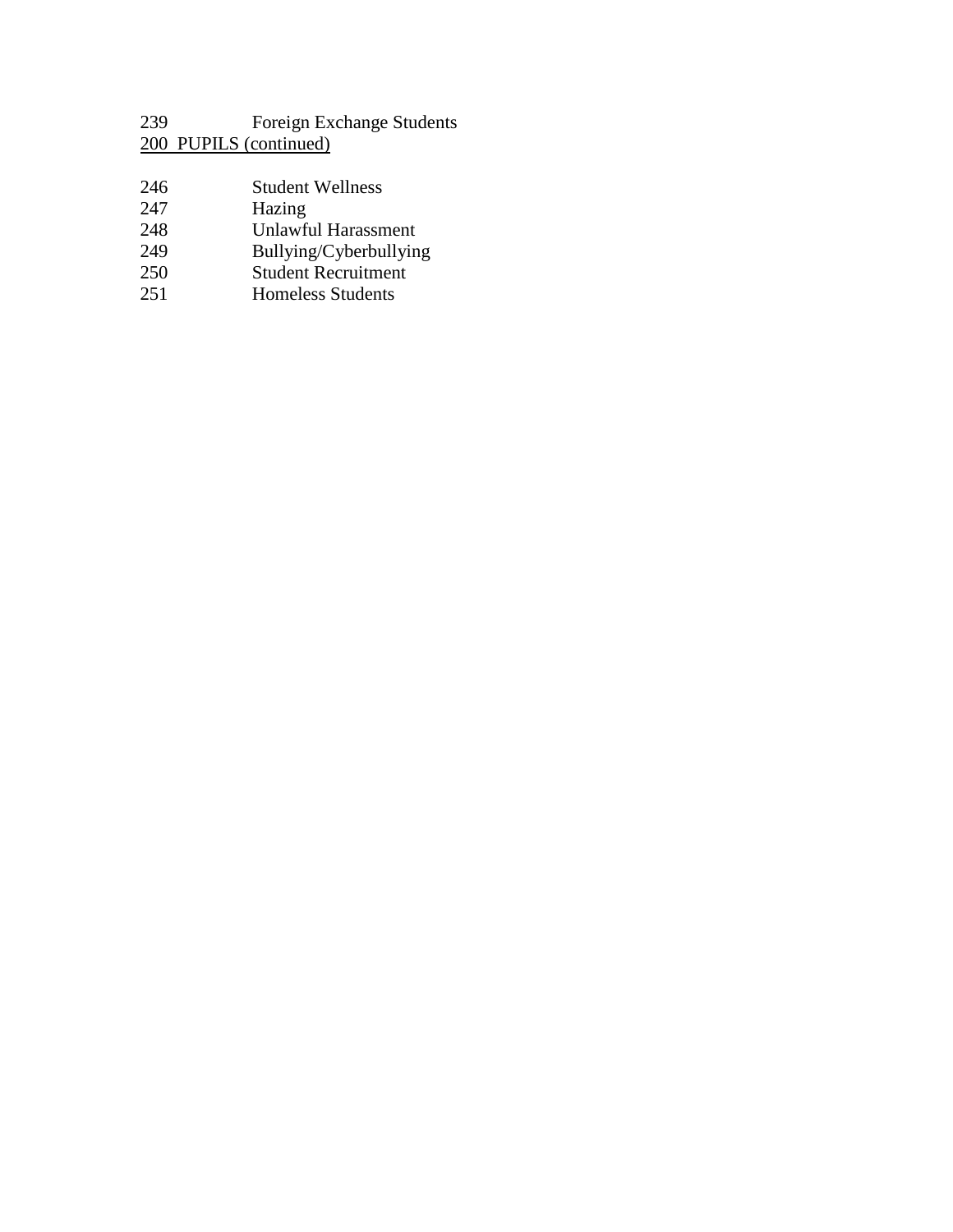## 300 EMPLOYEES

| 301   | <b>Creating A Position</b>                  |
|-------|---------------------------------------------|
| 302   | <b>Employment Of Superintendent</b>         |
| 303   | <b>Employment Of Administrators</b>         |
| 304   | <b>Employment Of District Staff</b>         |
| 305   | <b>Employment Of Substitutes</b>            |
| 306   | <b>Employment Of Summer School Staff</b>    |
| 307   | <b>Student Teachers/Interns</b>             |
| 308   | <b>Employment Contract/Board Resolution</b> |
| 309   | <b>Assignment And Transfer</b>              |
| 310   | <b>Abolishing A Position</b>                |
| 311   | Suspensions/Furloughs                       |
| 312   | <b>Evaluation Of Superintendent</b>         |
| 313   | <b>Evaluation Of Employees</b>              |
| 314   | Physical Examination                        |
| 314.1 | <b>HIV</b> Infection                        |
| 316   | Nontenured Employees                        |
| 317   | <b>Disciplinary Procedures</b>              |
| 317.1 | <b>Terroristic Threats/Acts</b>             |
| 318   | <b>Penalties For Tardiness</b>              |
| 319   | <b>Outside Activities</b>                   |
| 320   | Freedom Of Speech In Nonschool Settings     |
| 321   | <b>Political Activities</b>                 |
| 322   | Gifts                                       |
| 323   | Smoking/Tobacco Use                         |
| 324   | <b>Personnel Files</b>                      |
| 325   | Dress And Grooming                          |
| 327   | <b>Management Team</b>                      |
| 328   | <b>Compensation Plans/Salary Schedules</b>  |
| 330   | Overtime                                    |
| 331   | <b>Job Related Expenses</b>                 |
| 332   | <b>Working Periods</b>                      |
| 333   | <b>Professional Development</b>             |
| 334   | <b>Sick Leave For Employees</b>             |
| 335   | <b>Family And Medical Leaves</b>            |
| 336   | <b>Personal Necessity Leave</b>             |
| 337   | Vacation                                    |
| 338   | <b>Sabbatical Leave</b>                     |
| 340   | <b>Responsibility For Student Welfare</b>   |
| 342   | <b>Jury Duty</b>                            |
| 343   | Paid Holidays                               |
| 346   | Workers' Compensation                       |
| 348   | <b>Unlawful Harassment</b>                  |
| 351   | Drug And Substance Abuse                    |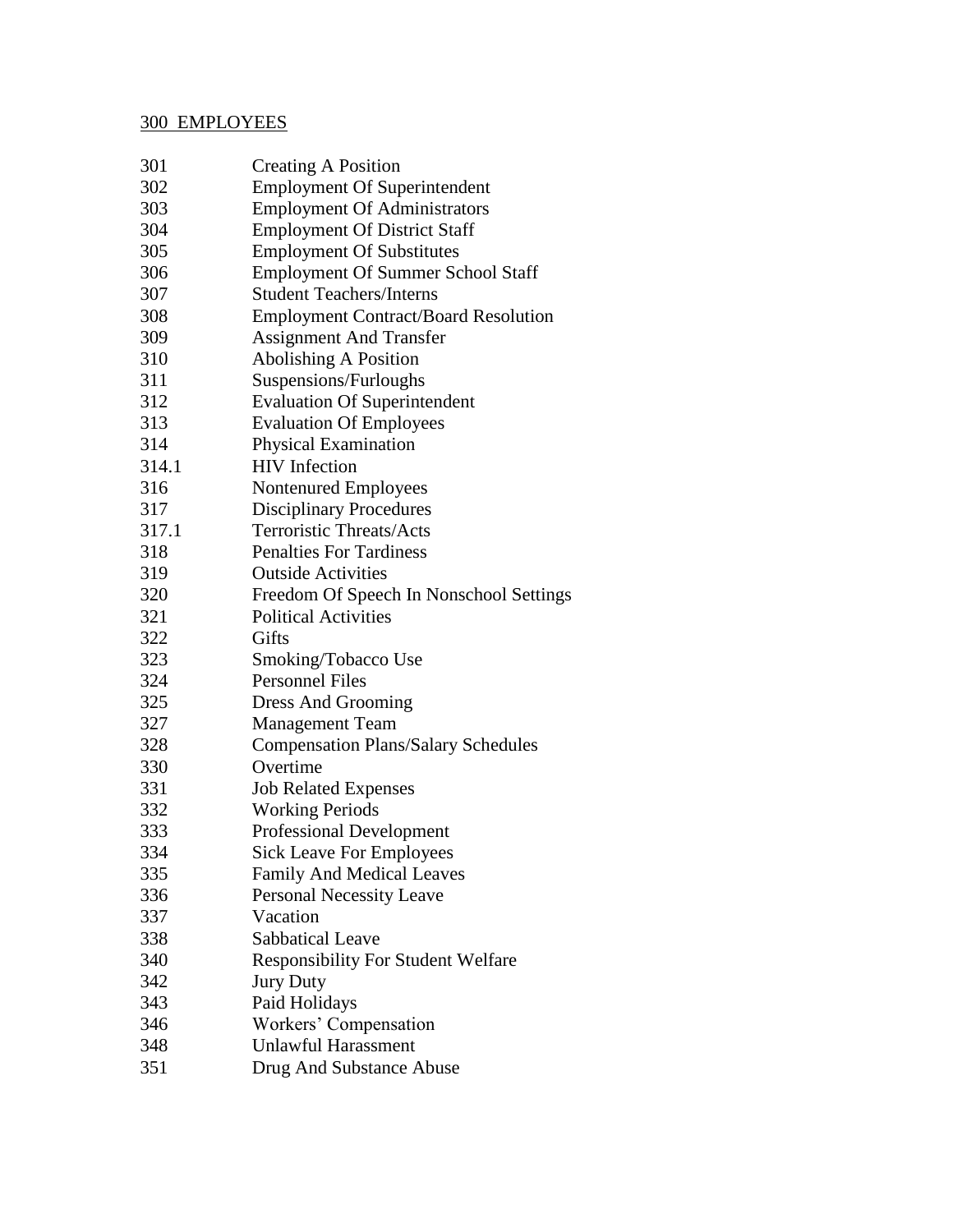### 600 FINANCES

| 601   | <b>Fiscal Objectives</b>                      |
|-------|-----------------------------------------------|
| 602   | <b>Budget Planning</b>                        |
| 603   | <b>Budget Preparation</b>                     |
| 604   | <b>Budget Adoption</b>                        |
| 605   | Tax Levy                                      |
| 605.1 | <b>Tax Exoneration</b>                        |
| 606   | <b>Tax Collection</b>                         |
| 607   | <b>Tuition Income</b>                         |
| 608   | <b>Bank Accounts</b>                          |
| 609   | <b>Investment Of District Funds</b>           |
| 610   | Purchases Subject To Bid/Quotation            |
| 611   | <b>Purchases Budgeted</b>                     |
| 612   | <b>Purchases Not Budgeted</b>                 |
| 613   | Cooperative Purchasing                        |
| 614   | Payroll Authorization                         |
| 615   | <b>Payroll Deductions</b>                     |
| 616   | <b>Payment Of Bills</b>                       |
| 617   | Petty Cash                                    |
| 618   | Special Purpose Funds                         |
| 618.1 | Student Activities - Sales/Use Tax            |
| 619   | District Audit                                |
| 620   | <b>GASB Statement 54</b>                      |
| 621   | Local Taxpayer Bill Of Rights                 |
| 622   | <b>GASB Statement 34</b>                      |
| 624   | <b>Taxable Fringe Benefits</b>                |
| 625   | <b>Procurement Cards</b>                      |
| 626   | <b>Federal Fiscal Compliance</b>              |
| 626.1 | <b>Travel Reimbursement- Federal Programs</b> |

### 700 PROPERTY

- Gifts, Grants, Donations
- Sanitary Management
- Maintenance
- Safety
- Property Records
- Use Of School Facilities
- Lending Of Equipment And Books
- Building Security
- 709.1 School Police Officers
- Use Of Facilities By Staff
- Use Of FAX Machines
- Integrated Pest Management
- Cellular Telephones
- Service Animals In Schools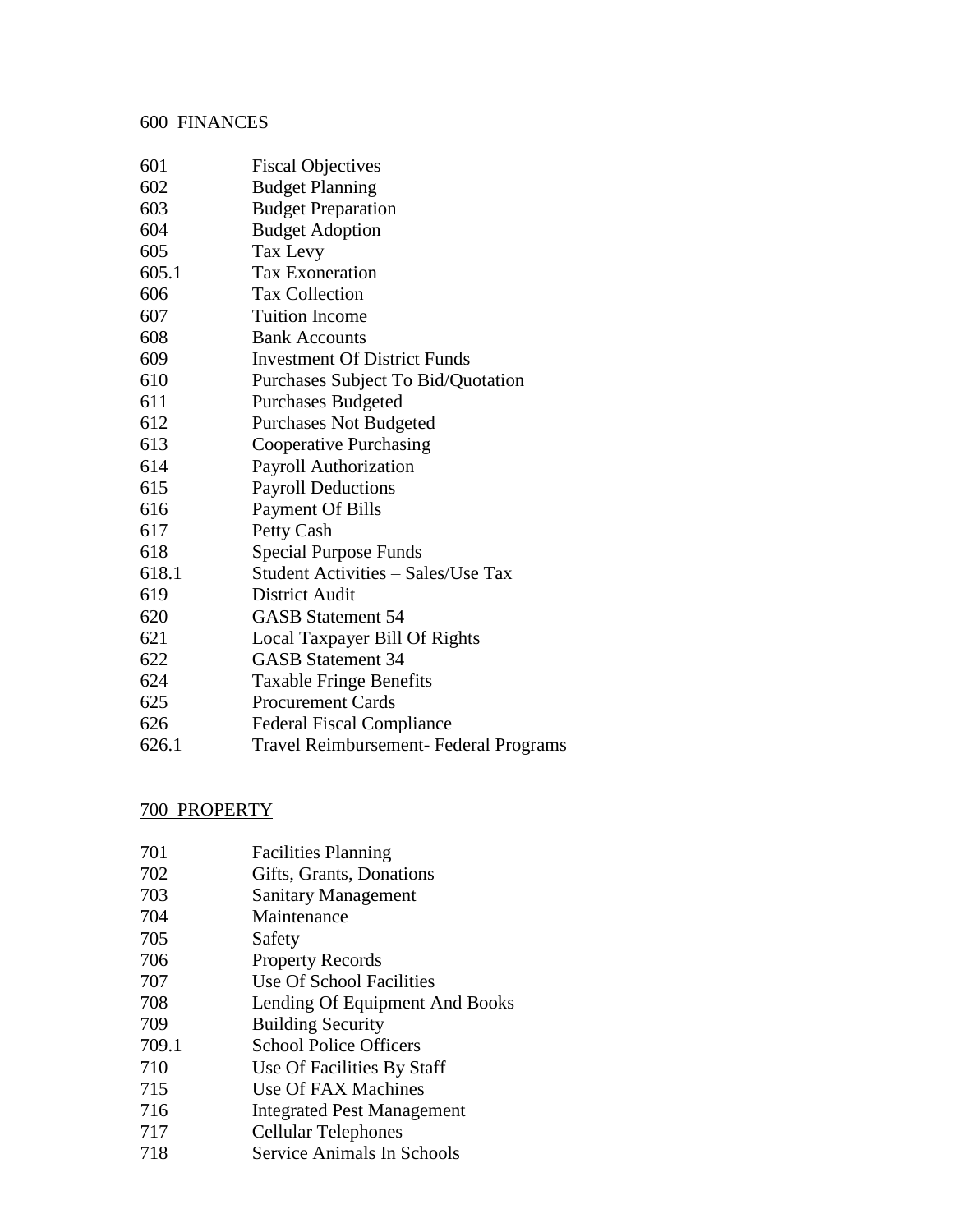#### 800 OPERATIONS

- Records Management
- Public Records
- School Organization
- School Calendar
- School Day
- Emergency Preparedness
- Child Abuse
- Opening Exercises/Flag Displays
- Food Services
- Transportation
- 810.1 Drug/Alcohol Testing Covered Drivers
- 810.2 Transportation Bus Pass
- Bonding
- Property Insurance
- Other Insurance
- Copyright Material
- Acceptable Use Of Computer Technology
- 815.1 District Web Page
- 815.2 Management Of Information Systems
- Contracted Services
- Student Mental Health/Suicide Prevention
- 819.1 Attachment
- Automated External Defibrillator (AED)
- 823 Naloxone
- State Mandate Waivers
- Conflict of Interest
- Fraud
- Breach of Computerized Personal Information